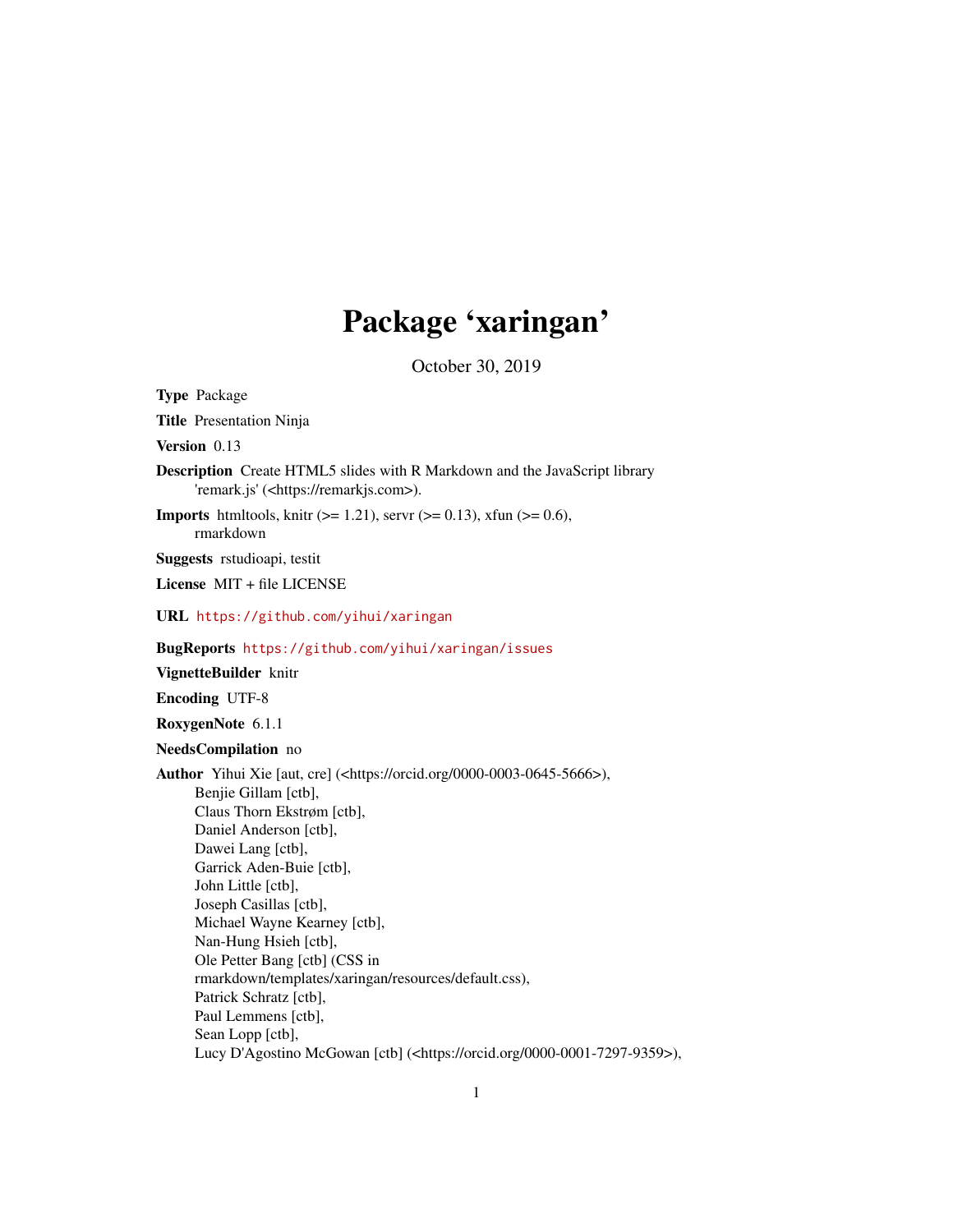2 decktape by the control of the control of the control of the control of the control of the control of the control of the control of the control of the control of the control of the control of the control of the control o

```
Emi Tanaka [ctb],
Yongfu Liao [ctb],
Malcolm Barrett [ctb] (<https://orcid.org/0000-0003-0299-5825>),
Alessandro Gasparini [ctb] (<https://orcid.org/0000-0002-8319-7624>),
Yue Jiang [ctb] (<https://orcid.org/0000-0002-9798-5517>),
Iñaki Ucar [ctb] (<https://orcid.org/0000-0001-6403-5550>)
```
Maintainer Yihui Xie <xie@yihui.name>

## Repository CRAN

Date/Publication 2019-10-30 18:40:03 UTC

## R topics documented:

| Index |  |
|-------|--|

decktape *Convert HTML presentations to PDF via DeckTape*

## Description

This function can use either the decktape command or the hosted docker image of the **decktape** library to convert HTML slides to PDF (including slides produced by xaringan).

## Usage

```
decktape(file, output,
 args = "--chrome-arg=--allow-file-access-from-files",
 docker = Sys.which("decktape") == "", version = "", open = FALSE)
```
## Arguments

| file    | The path to the HTML presentation file. When docker = FALSE, this path could<br>be a URL to online slides.                                                                                                               |
|---------|--------------------------------------------------------------------------------------------------------------------------------------------------------------------------------------------------------------------------|
| output  | The desired output path of the PDF file.                                                                                                                                                                                 |
| args    | Command-line arguments to be passed to decktape.                                                                                                                                                                         |
| docker  | Whether to use Docker (TRUE) or use the decktape command directly (FALSE).<br>By default, if <b>decktape</b> has been installed in your system and can be found via<br>Sys.which ('decktape'), it will be uesd directly. |
| version | The <b>decktape</b> version when you use Docker.                                                                                                                                                                         |
| open    | Whether to open the resulting PDF with your system PDF viewer.                                                                                                                                                           |

<span id="page-1-0"></span>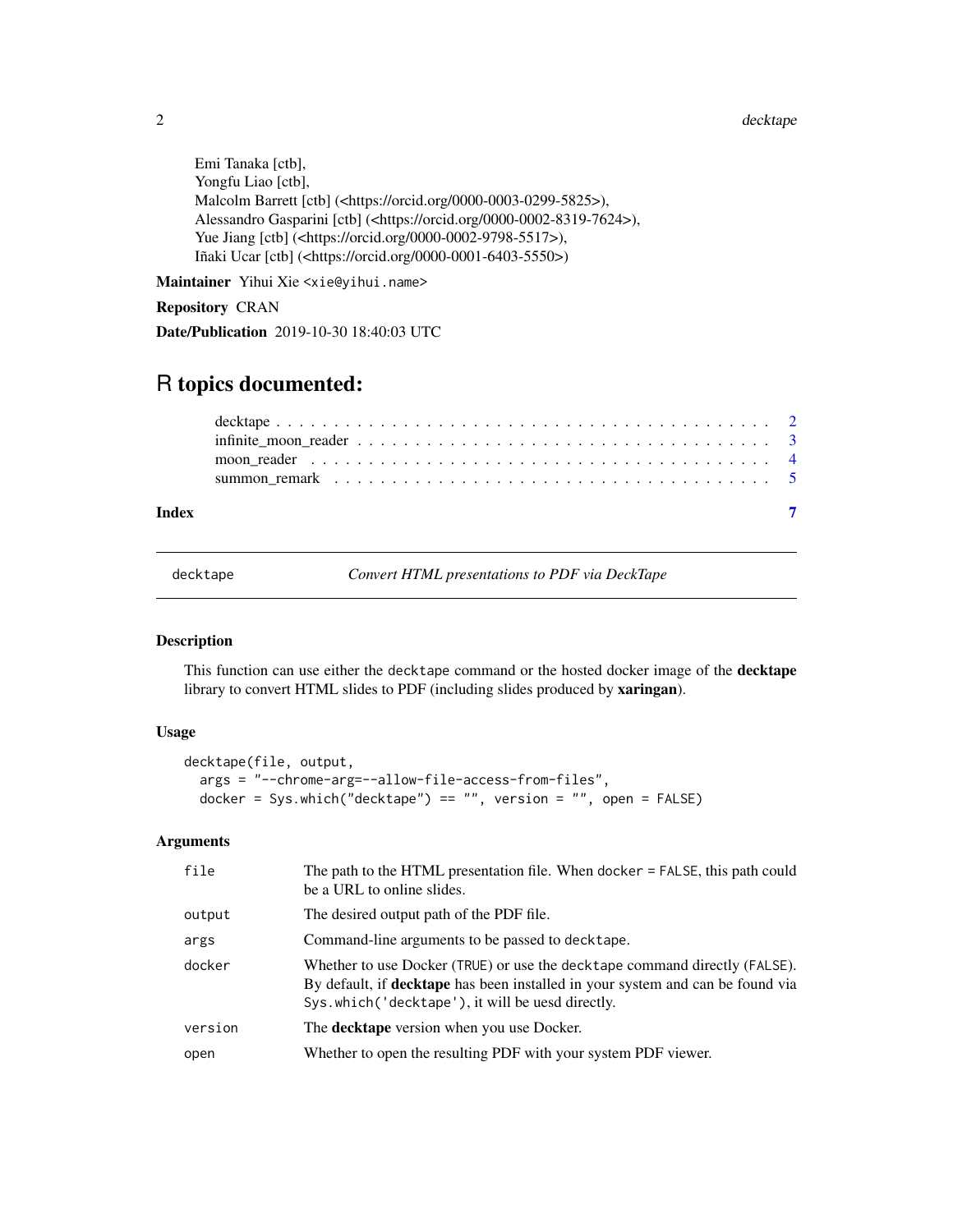## <span id="page-2-0"></span>Value

The output file path (invisibly).

#### Note

For some operating systems you may need to [add yourself to the](https://stackoverflow.com/questions/48957195) docker group and restart your machine if you use DeckTape via Docker. By default, the latest version of the **decktape** Docker image is used. In case of errors, you may want to try older versions (e.g., version = '2.8.0').

#### References

DeckTape: <https://github.com/astefanutti/decktape>. Docker: <https://www.docker.com>.

## Examples

```
if (interactive()) {
    xaringan::decktape("https://slides.yihui.name/xaringan", "xaringan.pdf",
        docker = FALSE)
}
```
infinite\_moon\_reader *Serve and live reload slides*

#### Description

Use the servr package to serve and reload slides on change.  $inf_m r()$  is an alias of  $infinite_m$ oon\_reader().

#### Usage

```
infinite_moon_reader(moon, cast_from = ".")
```

```
inf_mr(moon, cast_from = ".")
```
#### Arguments

| moon      | The input Rmd file path (if missing and in RStudio, the current active document |
|-----------|---------------------------------------------------------------------------------|
|           | is used).                                                                       |
| cast from | The root directory of the server.                                               |

## Details

The Rmd document is compiled continuously to trap the world in the Infinite Tsukuyomi. The genjutsu is cast from the directory specified by cast\_from, and the Rinne Sharingan will be reflected off of the moon.

#### Note

This function is not really tied to the output format [moon\\_reader\(](#page-3-1)). You can use it to serve any single-HTML-file R Markdown output.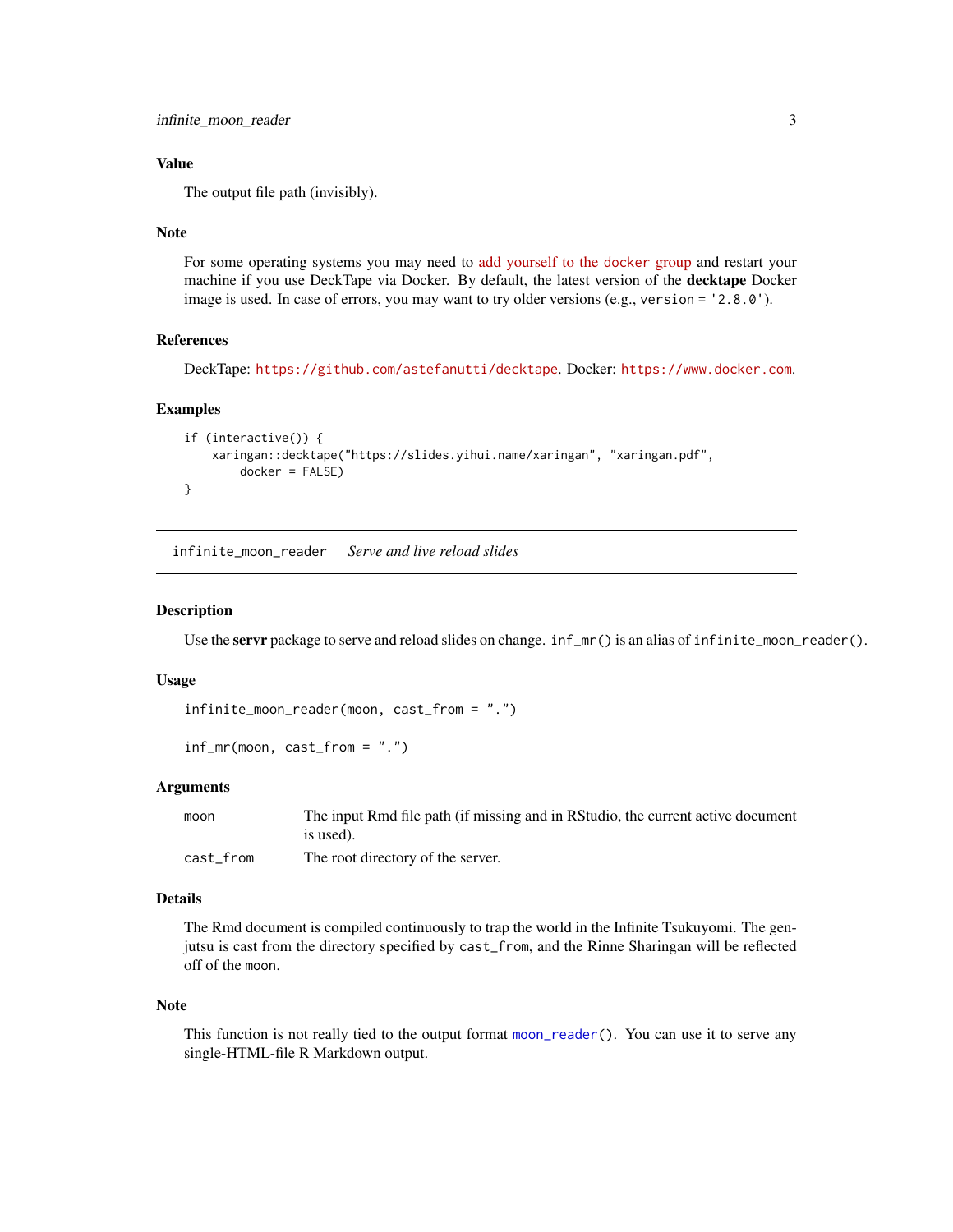## <span id="page-3-0"></span>References

[http://naruto.wikia.com/wiki/Infinite\\_Tsukuyomi](http://naruto.wikia.com/wiki/Infinite_Tsukuyomi)

### See Also

servr:[:httw](#page-0-0)

<span id="page-3-1"></span>moon\_reader *An R Markdown output format for remark.js slides*

## Description

This output format produces an HTML file that contains the Markdown source (knitted from R Markdown) and JavaScript code to render slides. tsukuyomi() is an alias of moon\_reader().

## Usage

```
moon_reader(css = c("default", "default-fonts"),
  self_contained = FALSE, seal = TRUE, yolo = FALSE,
  chakra = "https://remarkjs.com/downloads/remark-latest.min.js",
 nature = list(), ...)
```
tsukuyomi(...)

## Arguments

| css    | A vector of CSS file paths. Two default CSS files ('default.css' and 'default-fonts.css')<br>are provided in this package, which was borrowed from https://remarkjs.<br>com. If the character vector css contains a value that does not end with . css, it is<br>supposed to be a built-in CSS file in this package, e.g., for $\csc = c$ ('default', 'extra.css')),<br>it means default.css in this package and a user-provided extra.css. To find<br>out all built-in CSS files, use xaringan:::list_css(). |
|--------|---------------------------------------------------------------------------------------------------------------------------------------------------------------------------------------------------------------------------------------------------------------------------------------------------------------------------------------------------------------------------------------------------------------------------------------------------------------------------------------------------------------|
|        | self_contained Whether to produce a self-contained HTML file.                                                                                                                                                                                                                                                                                                                                                                                                                                                 |
| seal   | Whether to generate a title slide automatically using the YAML metadata of the<br>R Markdown document (if FALSE, you should write the title slide by yourself).                                                                                                                                                                                                                                                                                                                                               |
| volo   | Whether to insert the Mustache Karl (TM) randomly in the slides. TRUE means<br>insert his picture on one slide, and if you want him to be on multiple slides, set<br>yolo to a positive integer or a percentage (e.g. 0.3 means 30% of your slides<br>will be the Mustache Karl). Alternatively, yolo can also be a list of the form<br>$list$ (times = n, img = path): n is the number of times to show an image, and<br>path is the path to an image (by default, it is Karl).                              |
| chakra | A path to the remark is library (can be either local or remote).                                                                                                                                                                                                                                                                                                                                                                                                                                              |
|        |                                                                                                                                                                                                                                                                                                                                                                                                                                                                                                               |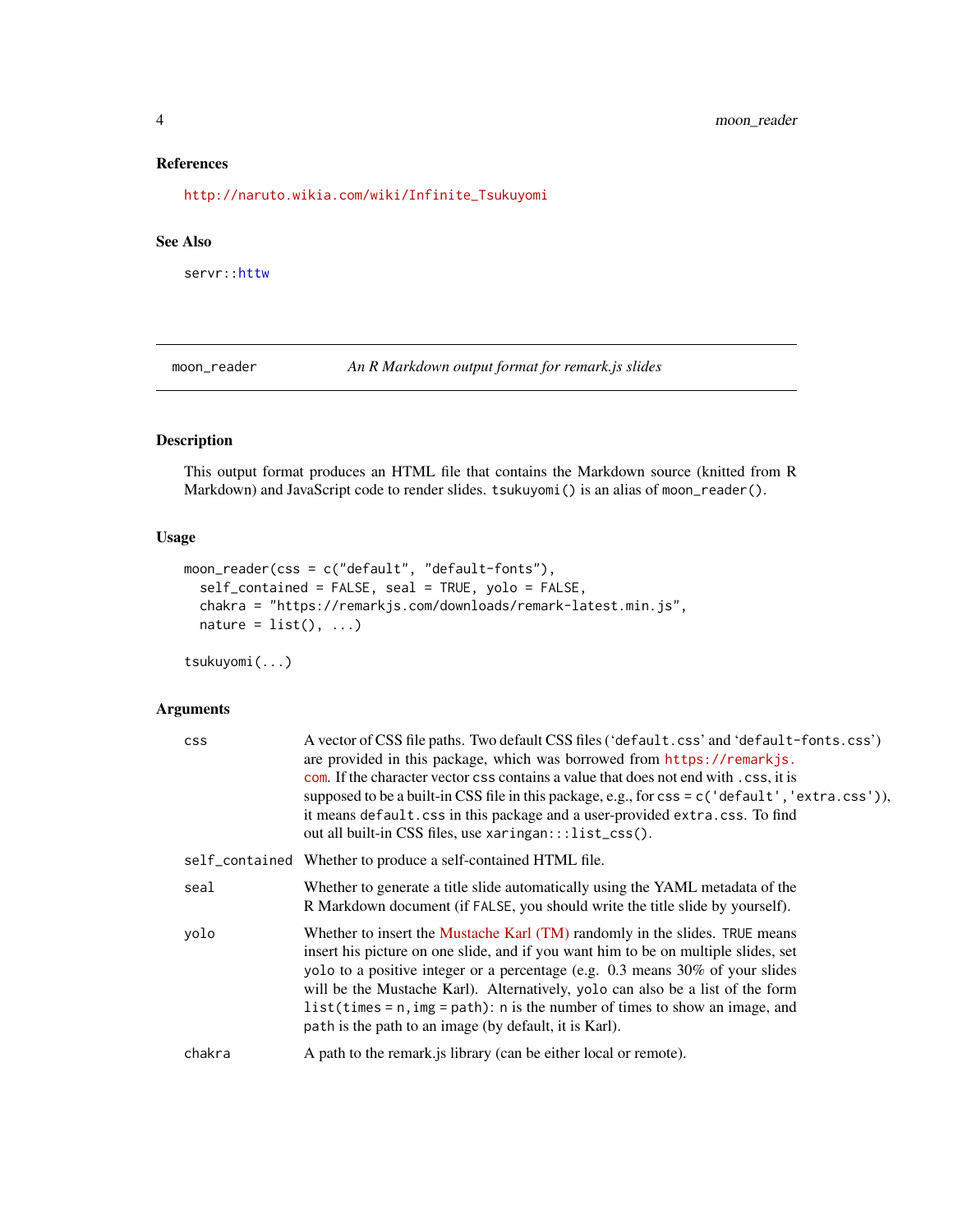<span id="page-4-0"></span>

| nature    | (Nature transformation) A list of configurations to be passed to remark. $create(),$<br>e.g. $list(ratio = '16:9', navigation = list(click = TRUE));$ see https:<br>//github.com/gnab/remark/wiki/Configuration. Besides the options pro-<br>vided by remark.js, you can also set autoplay to a number (the number of mil-<br>liseconds) so the slides will be played every autoplay milliseconds. You can |
|-----------|------------------------------------------------------------------------------------------------------------------------------------------------------------------------------------------------------------------------------------------------------------------------------------------------------------------------------------------------------------------------------------------------------------|
|           | also set count down to a number (the number of milliseconds) to include a count-<br>down timer on each slide. If using autoplay, you can optionally set countdown<br>to TRUE to include a countdown equal to autoplay. To alter the set of classes<br>applied to the title slide, you can optionally set title Slide Class to a vector of<br>classes; the default is c("center", "middle", "inverse").     |
| $\ddotsc$ | For tsukuyomi(), arguments passed to moon_reader(); for moon_reader(),<br>arguments passed to rmarkdown::html_document().                                                                                                                                                                                                                                                                                  |

#### Details

Tsukuyomi is a genjutsu to trap the target in an illusion on eye contact.

If you are unfamiliar with CSS, please see the [xaringan wiki on Github](https://github.com/yihui/xaringan/wiki) providing CSS slide modification examples.

#### Note

Do not stare at Karl's picture for too long after you turn on the yolo mode. I believe he has Sharingan.

Local images that you inserted via the Markdown syntax ! [](path/to/image) will not be embedded into the HTML file when self\_contained = TRUE (only CSS, JavaScript, and R plot files will be embedded). You may also download remark.js (via [summon\\_remark\(](#page-4-1))) and use a local copy instead of the default chakra argument when self\_contained = TRUE, because it may be time-consuming for Pandoc to download remark.js each time you compile your slides.

Each page has its own countdown timer (when the option countdown is set in nature), and the timer is (re)initialized whenever you navigate to a new page. If you need a global timer, you can use the presenter's mode (press P).

## References

<http://naruto.wikia.com/wiki/Tsukuyomi>

#### Examples

# rmarkdown::render('foo.Rmd', 'xaringan::moon\_reader')

<span id="page-4-1"></span>summon\_remark *Summon remark.js to your local disk*

#### **Description**

Download a version of the remark.js script to your local disk, so you can render slides offline. You need to change the chakra argument of [moon\\_reader\(](#page-3-1)) after downloading remark.js.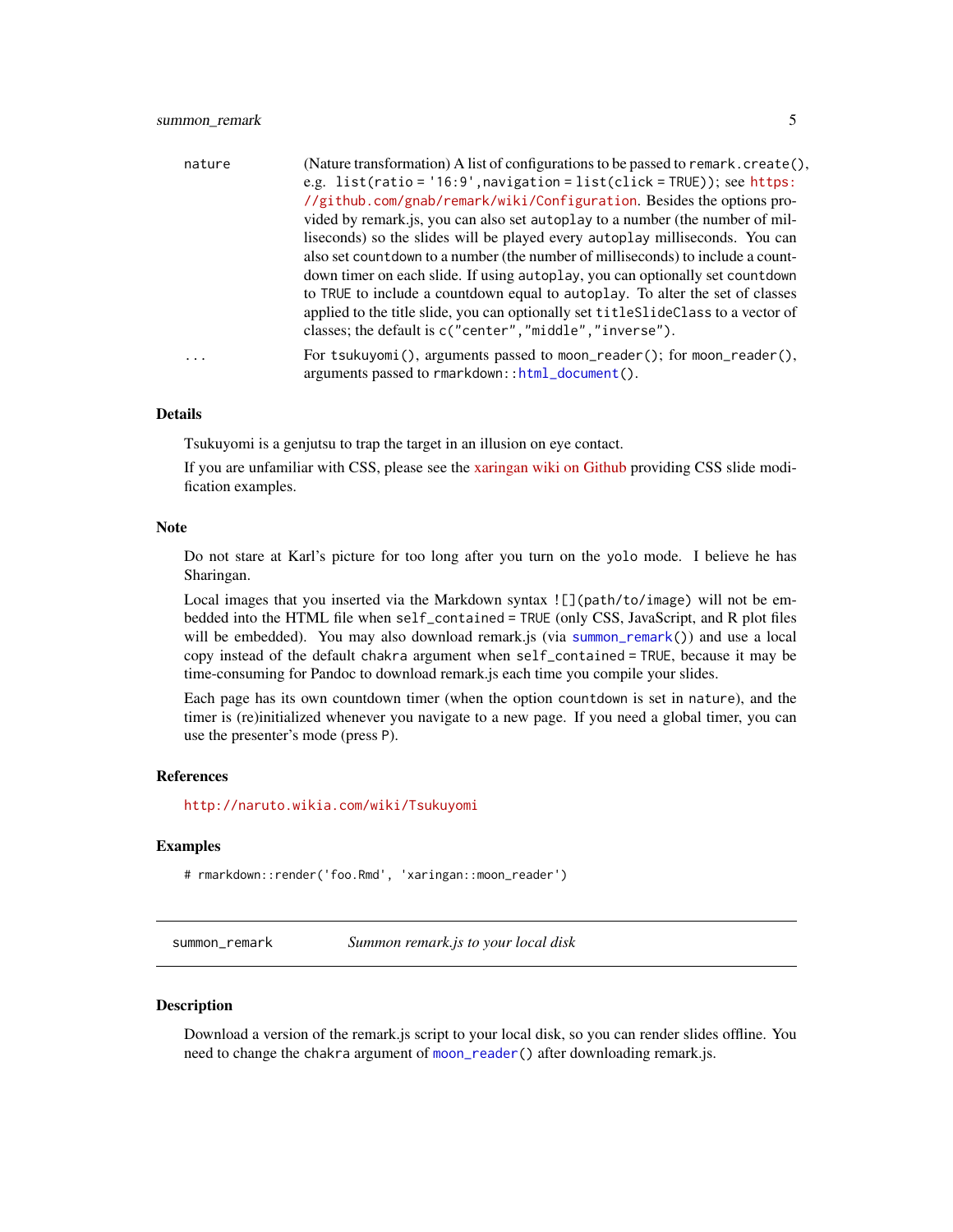## Usage

summon\_remark(version = "latest", to = "libs/")

## Arguments

| version | The version of remark.js (e.g. latest, $0.13$ , or $0.14.1$ ). |
|---------|----------------------------------------------------------------|
| to      | The destination directory.                                     |